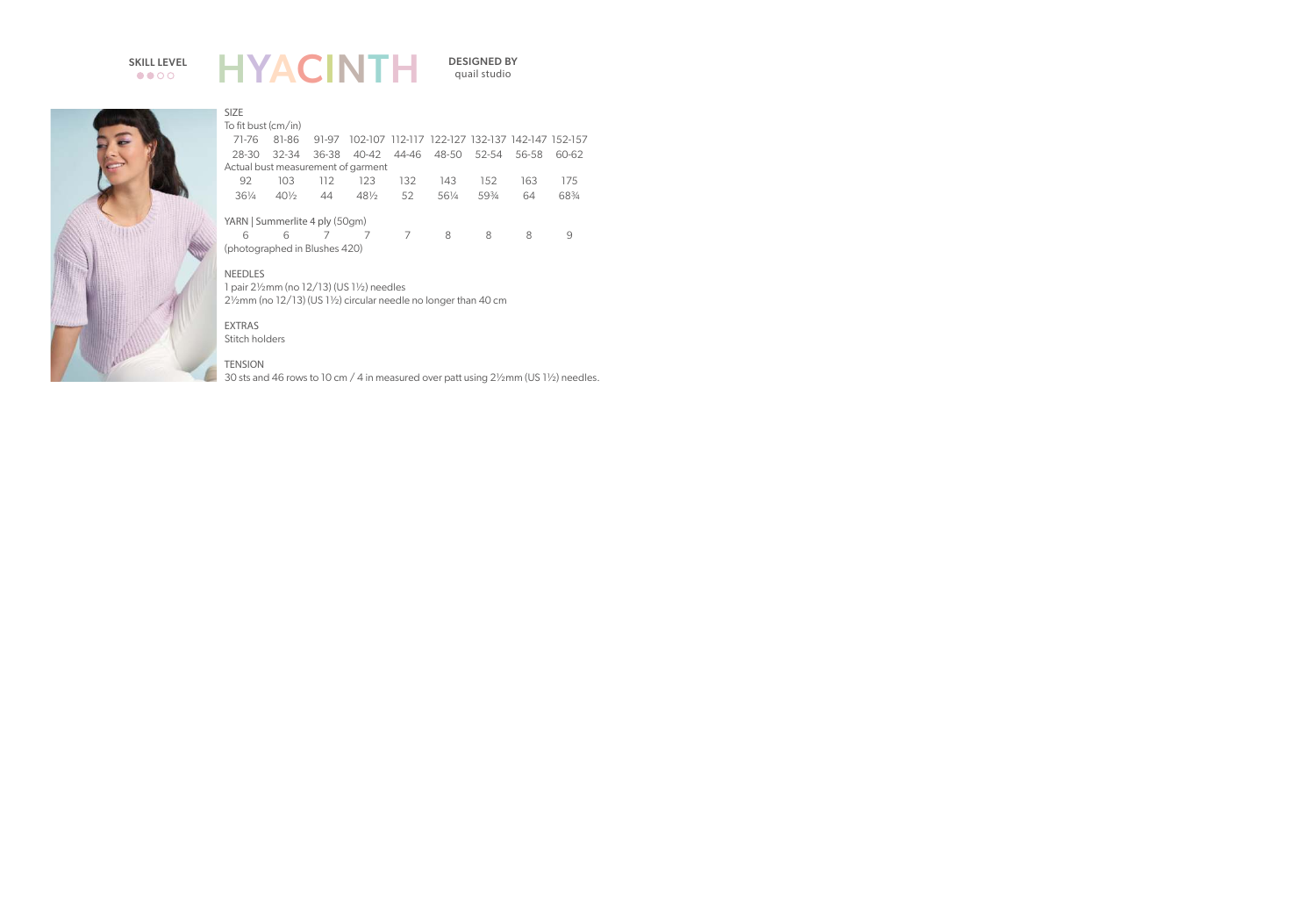# $\bullet\bullet\circ\circ$



quail studio



| ـا ـا لـا                                 |           |                 |         |                 |                                                 |        |       |       |  |
|-------------------------------------------|-----------|-----------------|---------|-----------------|-------------------------------------------------|--------|-------|-------|--|
| To fit bust (cm/in)                       |           |                 |         |                 |                                                 |        |       |       |  |
| 71-76                                     | 81-86     | 91-97           |         |                 | 102-107 112-117 122-127 132-137 142-147 152-157 |        |       |       |  |
| 28-30                                     | $32 - 34$ | 36-38           | 40-42   | 44-46           | 48-50                                           | 52-54  | 56-58 | 60-62 |  |
| Actual bust measurement of garment        |           |                 |         |                 |                                                 |        |       |       |  |
| 81                                        | 90        | 101             | 110     | 121             | 130                                             | 141    | 150   | 162.5 |  |
| 32                                        | $35\%$    | $39\frac{3}{4}$ | $4.3\%$ | $47\frac{3}{4}$ | 511/4                                           | $55\%$ | 59    | 64    |  |
| YARN   Summerlite DK (50gm)               |           |                 |         |                 |                                                 |        |       |       |  |
| 5                                         | 5         | 5               | 6       | 6               | 7                                               |        | 8     | 8     |  |
| (photographed in Blushes 480 & White 465) |           |                 |         |                 |                                                 |        |       |       |  |
| <b>NEEDLES</b>                            |           |                 |         |                 |                                                 |        |       |       |  |

1 pair 3¼mm (no 10) (US 3) needles 1 pair 3¾mm (no 9) (US 5) needles 3¼mm (no 10) (US 3) circular needle no shorter than 60 cm long

#### **TENSION**

SIZE

22 sts and 30 rows to 10 cm / 4 in measured over patt using 3<sup>3</sup>/4 mm (US 5) needles.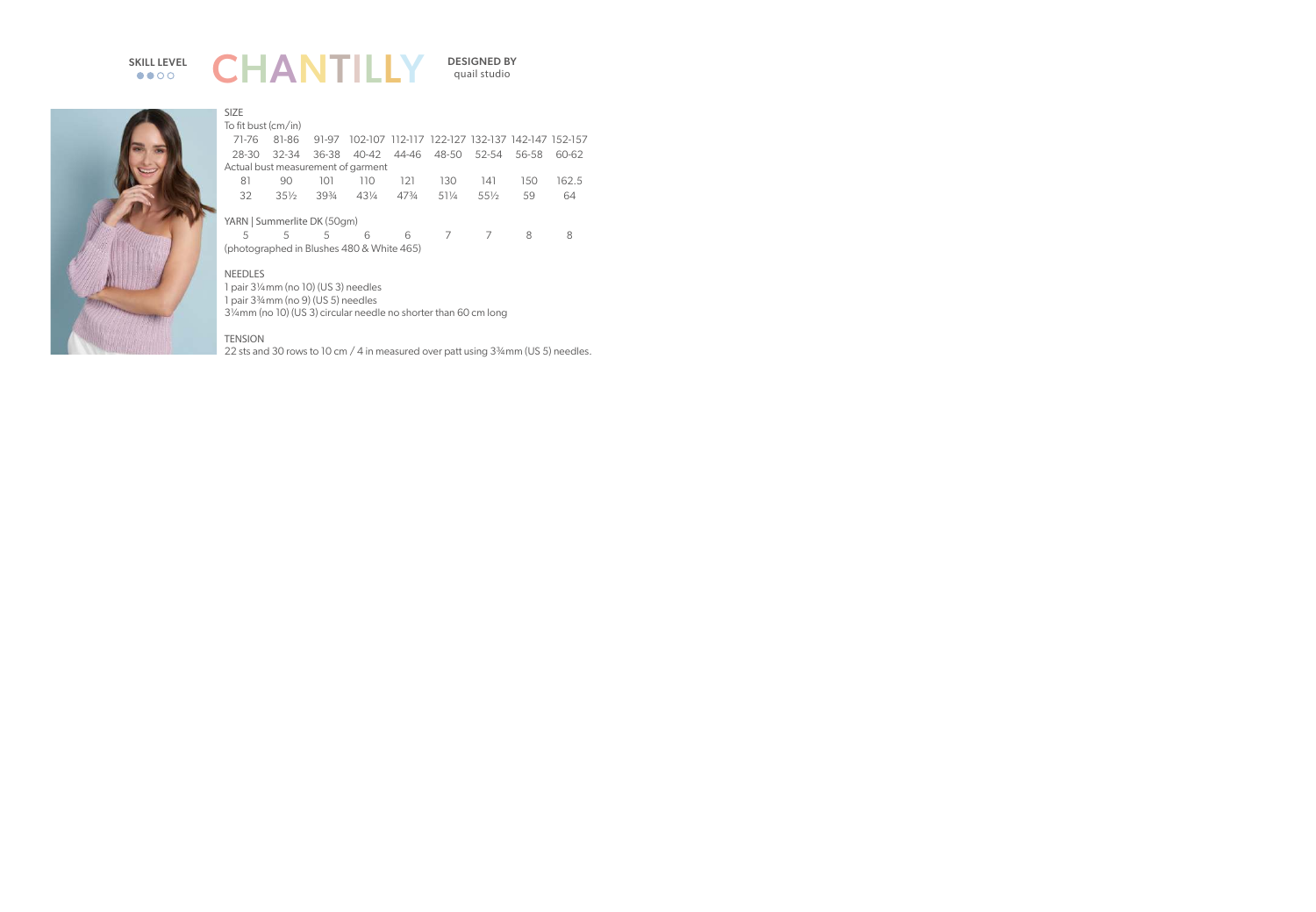

quail studio



| <b>SIZE</b>                 |     |
|-----------------------------|-----|
| To fit bust (cm/in)         |     |
| 71 7 <i>C</i> 01 0 <i>C</i> | n 1 |

|                                    |                                |        | 71-76   81-86   91-97   102-107   112-117   122-127   132-137   142-147   152-157 |                 |                 |       |        |       |  |  |  |
|------------------------------------|--------------------------------|--------|-----------------------------------------------------------------------------------|-----------------|-----------------|-------|--------|-------|--|--|--|
| 28-30                              | 32-34                          |        | 36-38 40-42 44-46 48-50 52-54                                                     |                 |                 |       | 56-58  | 60-62 |  |  |  |
| Actual bust measurement of garment |                                |        |                                                                                   |                 |                 |       |        |       |  |  |  |
| 83                                 | 93                             | 103.   | 113                                                                               | 123             | 133             | 143   | 153    | 165   |  |  |  |
| $32\frac{3}{4}$                    | $36\%$                         | $40\%$ | $44\frac{1}{2}$                                                                   | $48\frac{1}{2}$ | $52\frac{1}{4}$ | 561/4 | $60\%$ | 65    |  |  |  |
| YARN   Kidsilk Haze (25gm)         |                                |        |                                                                                   |                 |                 |       |        |       |  |  |  |
| 5                                  | 5                              | 5      | 6                                                                                 | 6               | 6               |       |        |       |  |  |  |
|                                    | (photographed in Heavenly 592) |        |                                                                                   |                 |                 |       |        |       |  |  |  |

**NEEDLES** 

1 pair 4mm (no 8) (US 6) needles 1 pair 4½mm (no 7) (US 7) needles 4mm (no 8) (US 6)40 cm long circular needle

EXTRAS Stitch holders

#### **TENSION**

20 sts and 24 rows to 10 cm / 4 in measured over st st using 4½mm (US 7) needles and yarn DOUBLE.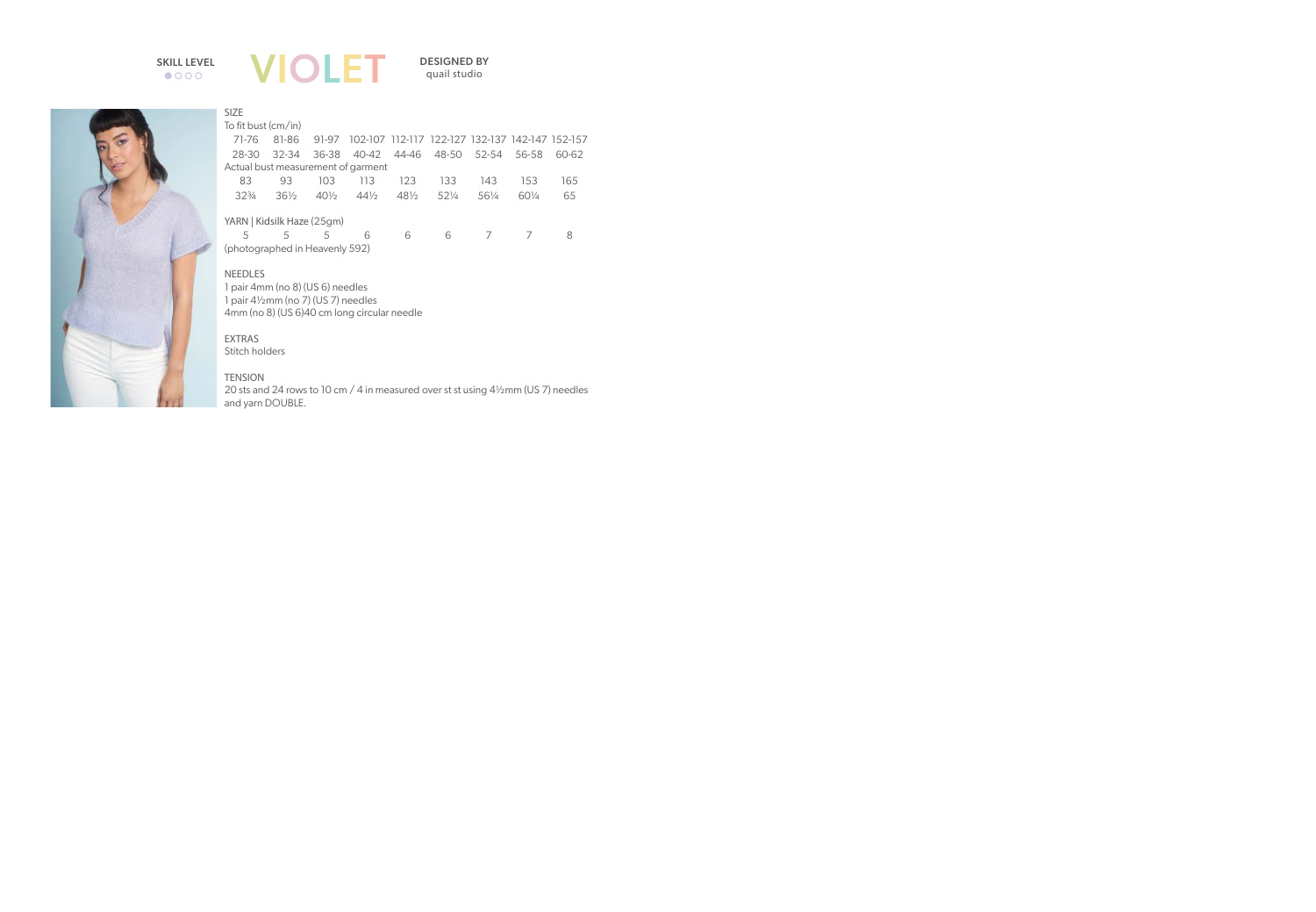### $\bullet$ 000





| <b>SIZE</b>                              |                                  |                 |                         |       |                                                 |                 |       |                 |  |
|------------------------------------------|----------------------------------|-----------------|-------------------------|-------|-------------------------------------------------|-----------------|-------|-----------------|--|
| To fit bust (cm/in)                      |                                  |                 |                         |       |                                                 |                 |       |                 |  |
| 71-76                                    | 81-86                            | 91-97           |                         |       | 102-107 112-117 122-127 132-137 142-147 152-157 |                 |       |                 |  |
| 28-30                                    |                                  | $32-34$ $36-38$ | 40-42 44-46 48-50 52-54 |       |                                                 |                 | 56-58 | 60-62           |  |
| Actual bust measurement of garment       |                                  |                 |                         |       |                                                 |                 |       |                 |  |
| 98                                       | 108                              | 119             | 127                     | 138   | 148                                             | 159             | 167   | 180             |  |
| $38\frac{1}{2}$                          | 42½46¾                           |                 | 50                      | 541⁄4 | 581/4                                           | $62\frac{1}{2}$ | 651/4 | $70\frac{3}{4}$ |  |
| YARN   Handknit Cotton (50gm)            |                                  |                 |                         |       |                                                 |                 |       |                 |  |
| 11                                       | 12 <sup>7</sup>                  | 12              | 13                      | 13    | 14                                              | 14              | 15    | 15              |  |
| (photographed in Blushes 378 & Ecru 251) |                                  |                 |                         |       |                                                 |                 |       |                 |  |
|                                          |                                  |                 |                         |       |                                                 |                 |       |                 |  |
| <b>NEEDLES</b>                           |                                  |                 |                         |       |                                                 |                 |       |                 |  |
|                                          | 1 pair 4mm (no 8) (US 6) needles |                 |                         |       |                                                 |                 |       |                 |  |
|                                          |                                  |                 |                         |       |                                                 |                 |       |                 |  |

### EXTRAS

Stitch holders

#### **TENSION**

19 sts and 28 rows to 10 cm / 4 in measured over patt using 4mm (US 6) needles.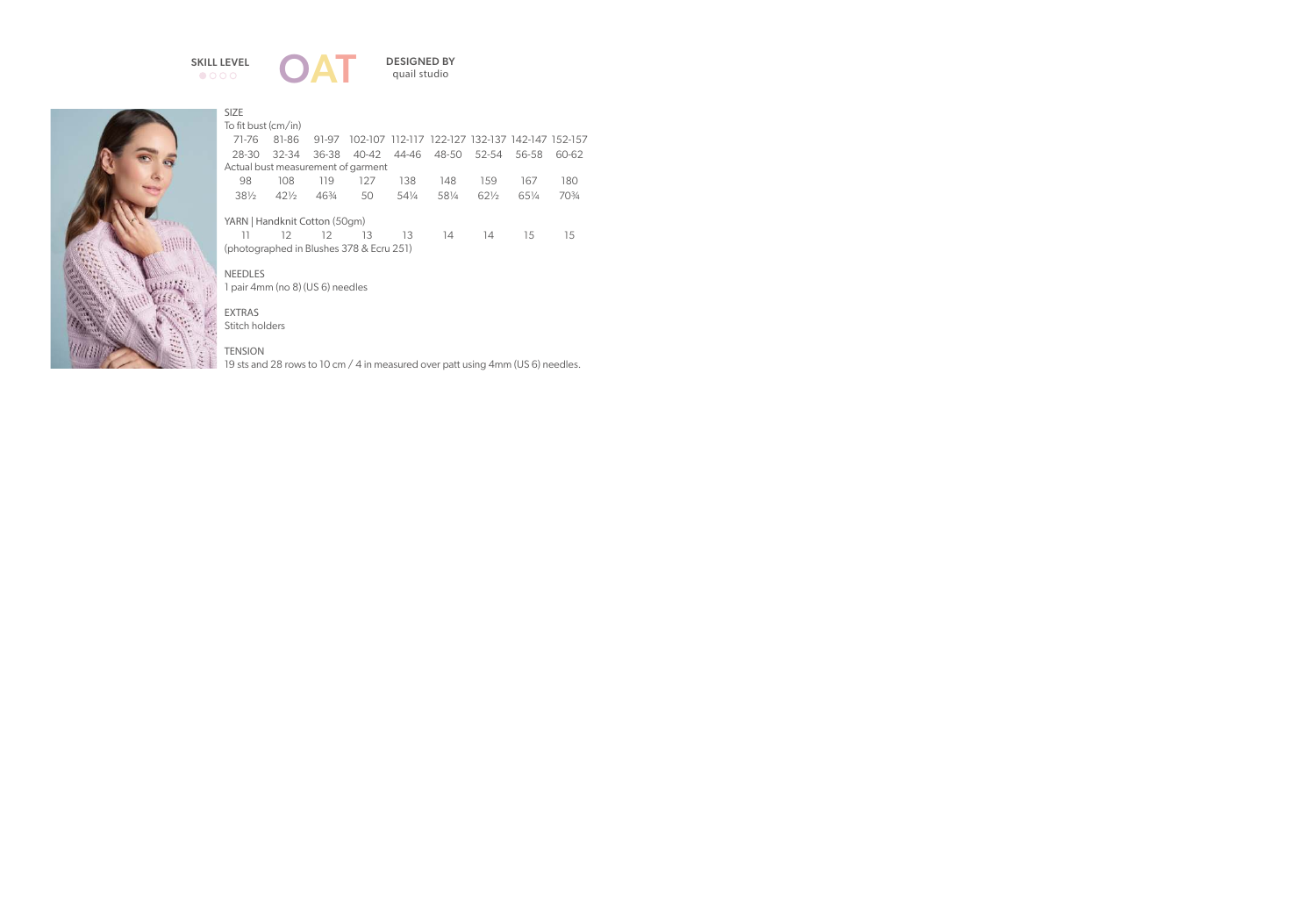# $\bullet \bullet$ **OO**



quail studio



### SIZE

To fit bust (cm/in)

| 71-76                          | 81-86           |               | 91-97 102-107 112-117 122-127 132-137 142-147 152-157 |     |     |        |       |       |
|--------------------------------|-----------------|---------------|-------------------------------------------------------|-----|-----|--------|-------|-------|
| 28-30                          |                 |               | 32-34 36-38 40-42 44-46 48-50 52-54                   |     |     |        | 56-58 | 60-62 |
|                                |                 |               | Actual bust measurement of garment                    |     |     |        |       |       |
| 86                             | 96.             | 106           | 116                                                   | 126 | 136 | 146    | 156   | 167   |
| $33\frac{3}{4}$                | $37\frac{3}{4}$ | 413⁄4         | 453⁄4 491⁄2 531⁄2                                     |     |     | $57\%$ | 611/2 | 66    |
|                                |                 |               |                                                       |     |     |        |       |       |
| YARN   Summerlite 4 ply (50gm) |                 |               |                                                       |     |     |        |       |       |
| 5                              | C.              | $\mathcal{L}$ | 6                                                     | 6   |     |        |       |       |

(photographed in Duck Egg 419)

#### NEEDLES

1 pair 3mm (no 11) (US 2/3) needles 1 pair 3¼mm (no 10) (US 3) needles 3mm (no 11) (US 2/3) circular needle no longer than 40 cm

#### EXTRAS

Cable needle Stitch holders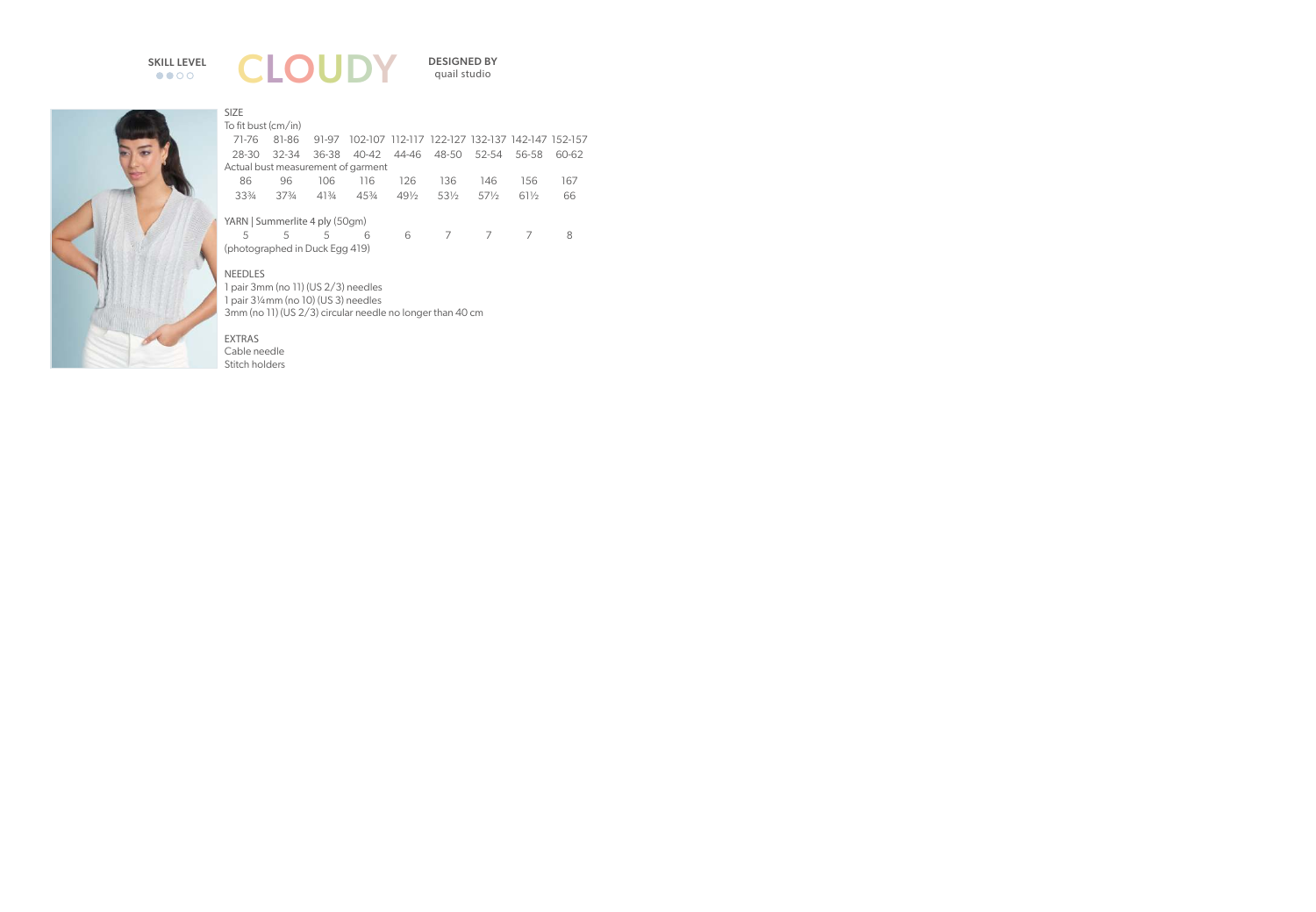





#### SIZE

To fit bust (cm/in)

| 71-76                              |                            |     | 81-86 91-97 102-107 112-117 122-127 132-137 142-147 152-157 |      |      |                |                |        |  |  |  |
|------------------------------------|----------------------------|-----|-------------------------------------------------------------|------|------|----------------|----------------|--------|--|--|--|
| 28-30                              |                            |     | 32-34 36-38 40-42 44-46 48-50 52-54 56-58                   |      |      |                |                | 60-62  |  |  |  |
| Actual bust measurement of garment |                            |     |                                                             |      |      |                |                |        |  |  |  |
| 82                                 | 92.                        | 102 | 112                                                         | 122. | 132. | 142            | 152            | 163    |  |  |  |
| $32\frac{1}{4}$                    | $36\%$                     | 40¼ | 44                                                          | 48   | 52   | 56             | 60             | $64\%$ |  |  |  |
| YARN   Summerlite DK (50gm)        |                            |     |                                                             |      |      |                |                |        |  |  |  |
| 5                                  | 5                          | 5   | 6                                                           | 6    | 6    | $\overline{7}$ | $\overline{7}$ |        |  |  |  |
|                                    | (photographed in Pear 463) |     |                                                             |      |      |                |                |        |  |  |  |

NEEDLES

1 pair 3¼mm (no 10) (US 3) needles 1 pair 3½mm (no 9/10) (US 4) needles 3¼mm (no 10) (US 3) circular needle no shorter than 60 cm

EXTRAS Cable needle Stitch holders

**TENSION** 28 sts and 32 rows to 10 cm / 4 in measured over g st using 3½mm (US 4) needles. Cable panel (20 sts) measures 8 cm / 3¼ in.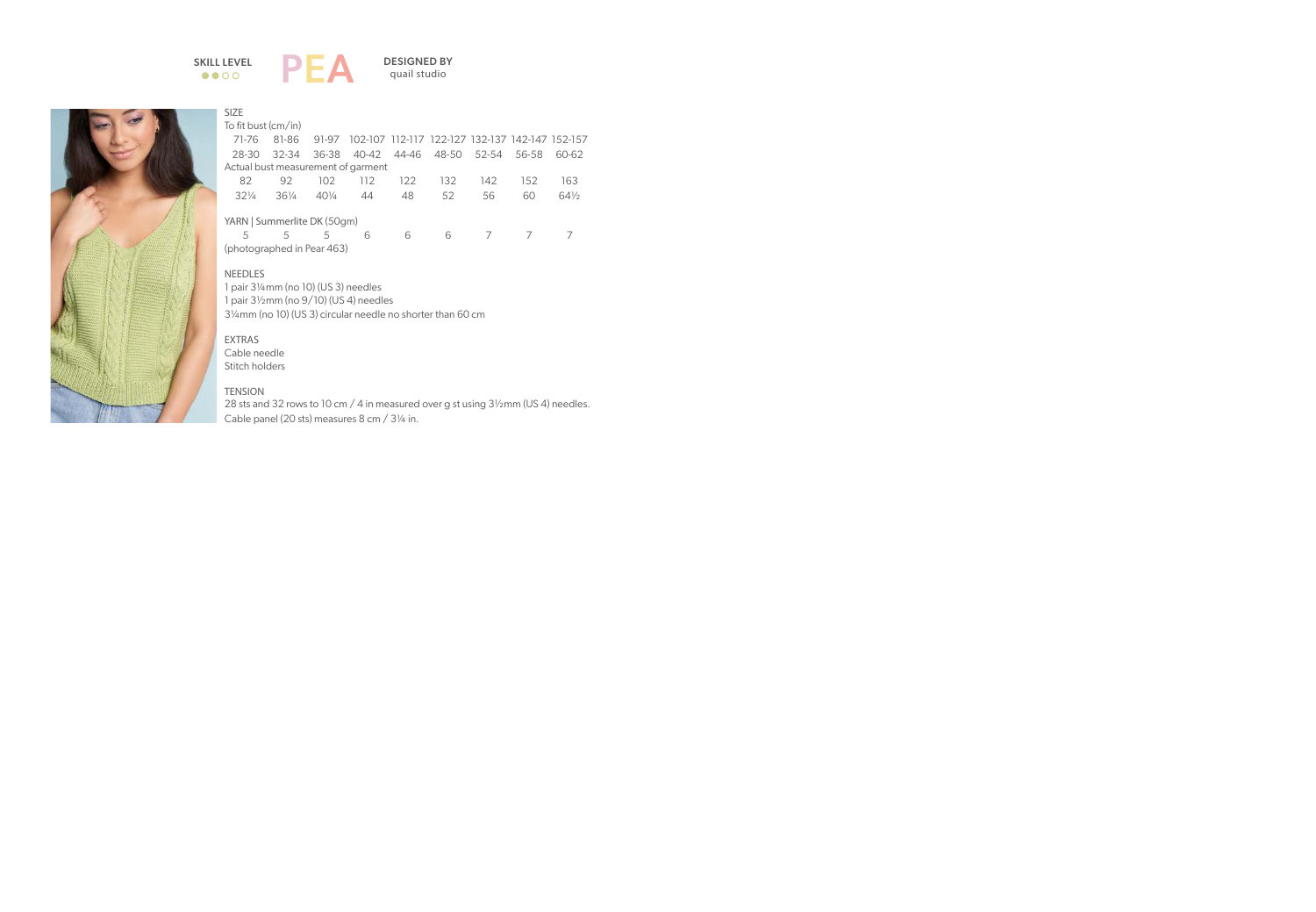$\bullet\bullet\circ\circ$ 



quail studio



#### SIZE

To fit bust (cm/in)

|  | 71-76 81-86 91-97 102-107 112-117 122-127 132-137 142-147 152-157                                                                     |  |  |  |
|--|---------------------------------------------------------------------------------------------------------------------------------------|--|--|--|
|  | 28-30 32-34 36-38 40-42 44-46 48-50 52-54 56-58 60-62                                                                                 |  |  |  |
|  | Actual bust measurement of garment                                                                                                    |  |  |  |
|  | 90 101 110 121 130 141 150 161 172                                                                                                    |  |  |  |
|  | 351/ <sub>2</sub> 3934 431/ <sub>4</sub> 473/ <sub>4</sub> 511/ <sub>4</sub> 551/ <sub>2</sub> 59 631/ <sub>2</sub> 673/ <sub>4</sub> |  |  |  |
|  |                                                                                                                                       |  |  |  |

#### YARN | Summerlite DK and Kidsilk Haze

| A Summerlite DK (50gm) Silvery Blue 468 |        |             |                   |     |     |     |  |
|-----------------------------------------|--------|-------------|-------------------|-----|-----|-----|--|
| 13 14 15 16                             |        |             |                   | 18. | 19. | 20. |  |
| B Kidsilk Haze (25gm) Aura 676          |        |             |                   |     |     |     |  |
| 8                                       | $\Box$ | $\mathsf Q$ | $\vert \vert$ ( ) |     | 12. | -13 |  |

#### NEEDLES

1 pair 3¾mm (no 9) (US 5) needles 3¾mm (no 9) (US 5) circular needle (no shorter than 100 cm)

#### EXTRAS Stitch holders

BUTTONS - 3

#### **TENSION**

18 sts and 48 rows to 10 cm / 4 in measured over patt using 3<sup>3</sup>/4mm (US 5) needles and one strand each of yarns A and B held together.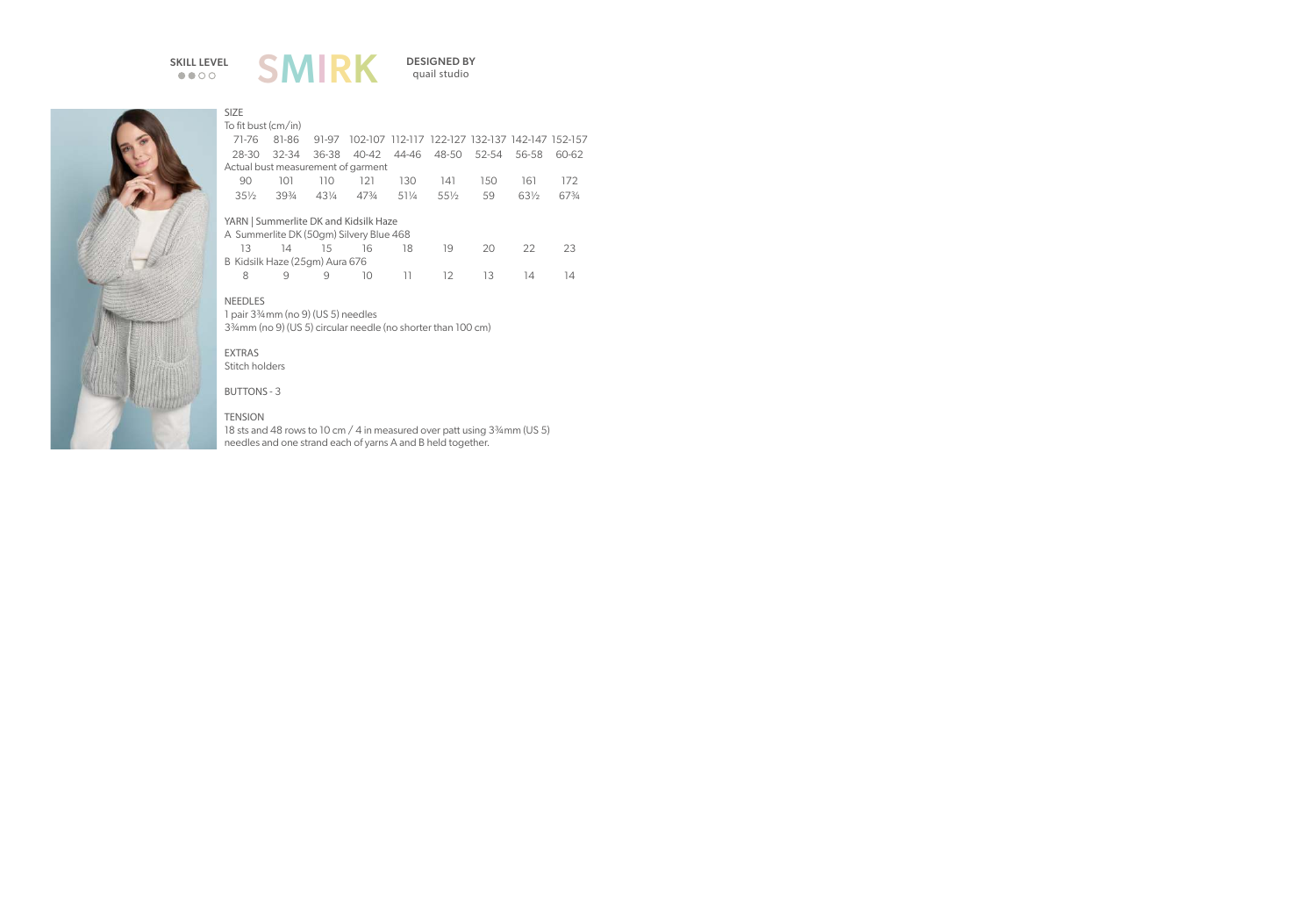### PERIWINKLE SKILL LEVEL **DEDIMA/INIZIE** DESIGNED BY  $\bullet\bullet\circ\circ$

quail studio



| To fit bust (cm/in) |       |       |                                                                                |                                    |                 |                         |                                                 |
|---------------------|-------|-------|--------------------------------------------------------------------------------|------------------------------------|-----------------|-------------------------|-------------------------------------------------|
| 81-86               |       |       |                                                                                |                                    |                 |                         |                                                 |
| 32-34               |       |       |                                                                                |                                    |                 | 56-58                   | 60-62                                           |
|                     |       |       |                                                                                |                                    |                 |                         |                                                 |
| 111                 | 119   | 131   | 140                                                                            | 153                                | 161             | 169                     | 182                                             |
| $4.3\%$             | 463⁄4 | 511/2 | 55                                                                             | 601/4                              | $63\frac{1}{2}$ | 661/2                   | 713/4                                           |
|                     |       |       |                                                                                |                                    |                 |                         |                                                 |
| 10                  | 11    | 11    | -11                                                                            | 12 <sup>°</sup>                    | 12              | 12                      | 13                                              |
|                     |       |       | 91-97<br>36-38<br>YARN   Handknit Cotton (50gm)<br>(photographed in Cloud 345) | Actual bust measurement of garment |                 | 40-42 44-46 48-50 52-54 | 102-107 112-117 122-127 132-137 142-147 152-157 |

#### **NEEDLES**

1 pair 4½mm (no 7) (US 7) needles 1 pair 5mm (no 6) (US 8) needles 4½mm (no 7) (US 7) circular needle no shorter than 100 cm

#### EXTRA

Stitch holder

#### **TENSION**

19 sts and 20 rows to 10 cm / 4 in measured over patt using 5mm (US 8) needles.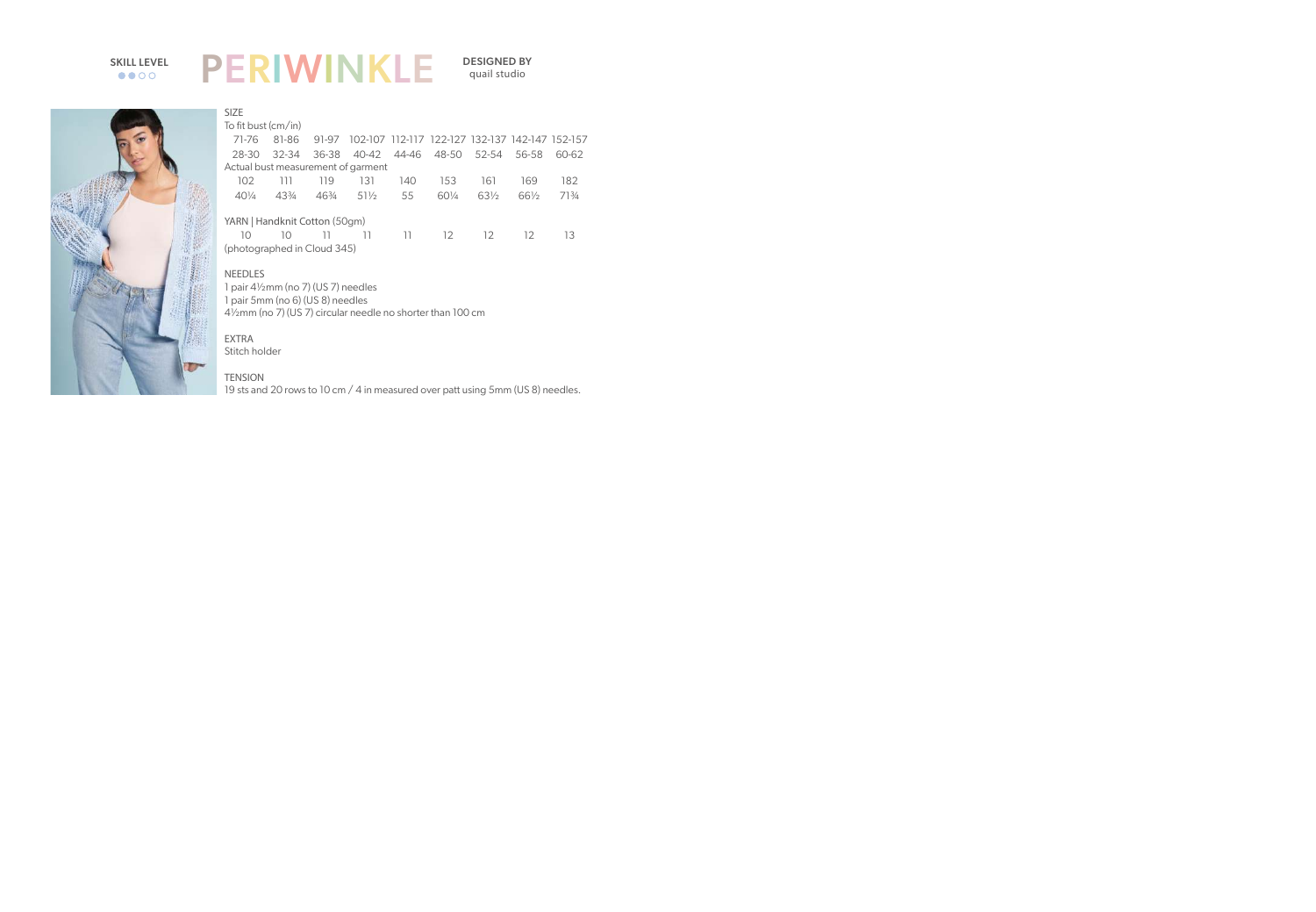# $\bullet\bullet\circ\circ$

### BLUSHES SKILL LEVEL DESIGNED BY

quail studio



|                                    | To fit bust (cm/in)               |                 |       |                 |                                                 |        |       |       |  |
|------------------------------------|-----------------------------------|-----------------|-------|-----------------|-------------------------------------------------|--------|-------|-------|--|
| 71-76                              | 81-86                             | 91-97           |       |                 | 102-107 112-117 122-127 132-137 142-147 152-157 |        |       |       |  |
| 28-30                              | 32-34                             | 36-38           | 40-42 | 44-46           | 48-50 52-54                                     |        | 56-58 | 60-62 |  |
| Actual bust measurement of garment |                                   |                 |       |                 |                                                 |        |       |       |  |
| 81                                 | 92                                | 101             | 112   | 121             | 132                                             | 141    | 152   | 162.5 |  |
| 32                                 | $36\%$                            | $39\frac{3}{4}$ | 44    | $47\frac{3}{4}$ | 52                                              | $55\%$ | 593/4 | 64    |  |
| YARN   Summerlite DK (50gm)        |                                   |                 |       |                 |                                                 |        |       |       |  |
| q                                  | q                                 | 10              | 10    | -11             | -11                                             | 12     | 12    | 13    |  |
|                                    | (photographed in Pink Powder 472) |                 |       |                 |                                                 |        |       |       |  |
|                                    |                                   |                 |       |                 |                                                 |        |       |       |  |

NEEDLES 1 pair 3¼mm (no 10) (US 3) needles 1 pair 3¾mm (no 9) (US 5) needles 3¼mm (no 10) (US 3) circular needle no shorter than 100 cm

EXTRAS Stitch holders

SIZE

BUTTONS - 3

**TENSION** 22 sts and 30 rows to 10 cm / 4 in measured over patt using 3<sup>3</sup>/4 mm (US 5) needles.